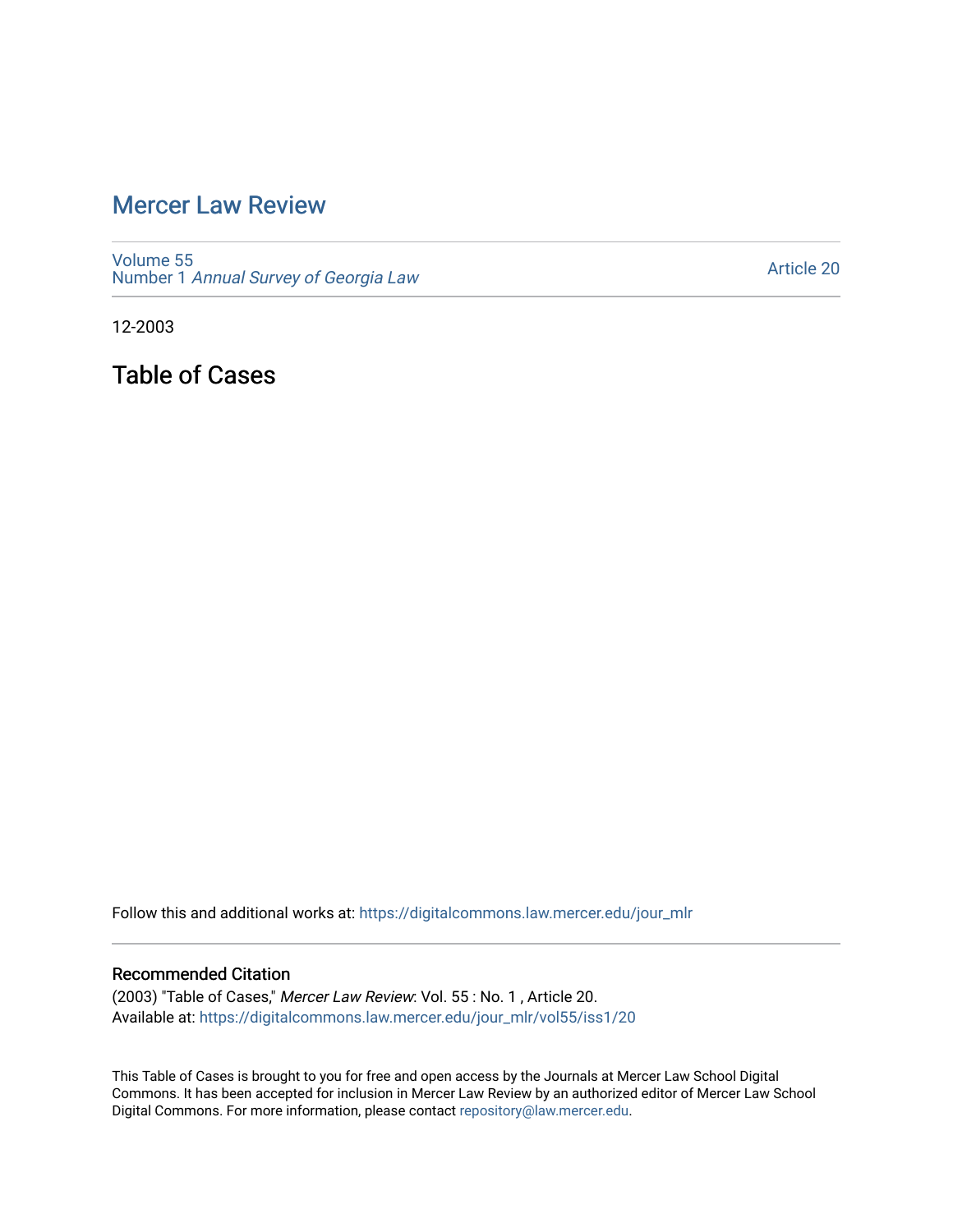## **Table of Cases**

Aaron Rents, Inc. v. Fourteenth Street Venture, L.P., **71** Acree v. McMahan, 57 Adams v. Adams, 473 Adams v. State, 261 AFLAC, Inc. v. Chubb & Son, Inc., 280 AFLAC, Inc. v. Hardy, 510 Ainsworth v. Perreault, 409 Alabama v. Shelton, 148 Albany Surgical, P.C. v. Department of Community Health, 46 Albee v. Krasnoff, 61 Aliffi v. Liberty County School District, 387 Amador v. Thomas, 102 American Mobile Imaging, Inc. v. Miles, 494 Anderson v. Barrow County, 385 Anderson v. Cobb, 387 Anderson v. Medical Center, Inc., 322 Anthony v. Larrios, 288 Apprendi v. New Jersey, 203 Arevalo v. State, 185, 190, 200, 207, 210, 271 Armstead v. State, 264 Ashford v. Van Horne, 464 AT&T v. Barnes, 508 Atlanta Journal-Constitution v. Jewell, 456 Atlanta Public Schools v. Diamond, 246 Atlantic Refining Co. v. Spears, 25 Augusta Coca-Cola v. Smalls, 495 Auto-Owners Insurance Co. v. Ogden, 278 Automated Solutions Enterprises, Inc. v. Clearview Software, Inc., 318 Bair v. State, 171 Baird v. State, 141 Balmer v. Elan Corp., 308 Bank of America, N.A. v. Sorrell, 80 Barge v. City of College Park, 496 Barnes v. State, 147 Barolia v. Pirani, 225 Barranco v. Welcome Years, Inc., 86 Bateast v. DeKalb County, 388 Bates v. State, 336 Batson v. Kentucky, 187, 217 BDO Seidman, LLP v. Mindis Acquisition Canberg v. City of Toccoa, 360 Corp., 434, 452 Beach v. Lipham, 444

Bearden v. Georgia, **163** Beller v. Tilbrook, 234 Belluso v. Tant, 433 Bickford v. Yancey Development Co., 407 BITT International, Inc. v. Fletcher, 345 Black v. State, 256 Blakey v. Victory Equipment Sales, Inc., 429 Bloodworth v. Bloodworth, 466 Blouin v. State, 337 BMW of North America, Inc. v. Gore, 300, 452 Board of Commissioners v. Chatham Advertisers, 18 Board of Public Education v. Hair, 49 Boaz v. Latson, 413 Bonner v. Norwest Bank Minnesota N.A., 400 Borden Foods Co. v. Dorsey, 502 Braithwaite v. State, 118, 340 Braley v. State, 176, 184, 188, 200, 205, 207, 210 Brewer v. Waldroup, 344 Breyne v. Potter, 430 Bridges v. Taylor, 462 Britton v. State, 275 Brooks-Powers v. Metropolitan Atlanta Rapid Transit Authority, 489 Brown Transport Corp. v. James, 507 Brown v. State, 140, 157 Buchheit v. Stinson, 235 Burgess v. State, 336 Burt, Burt & Rentz Retirement Pension Trust v. Dougherty County Tax Assessors, 424 Byrd v. Medical Center of Central Georgia, Inc., 441 C & F Services, Inc. v. First Southern Bank, 88 C-Staff, Inc. v. Liberty Mutual Insurance Co., 453 Canal Insurance Co. v. Liberty Mutual Insurance Co., 517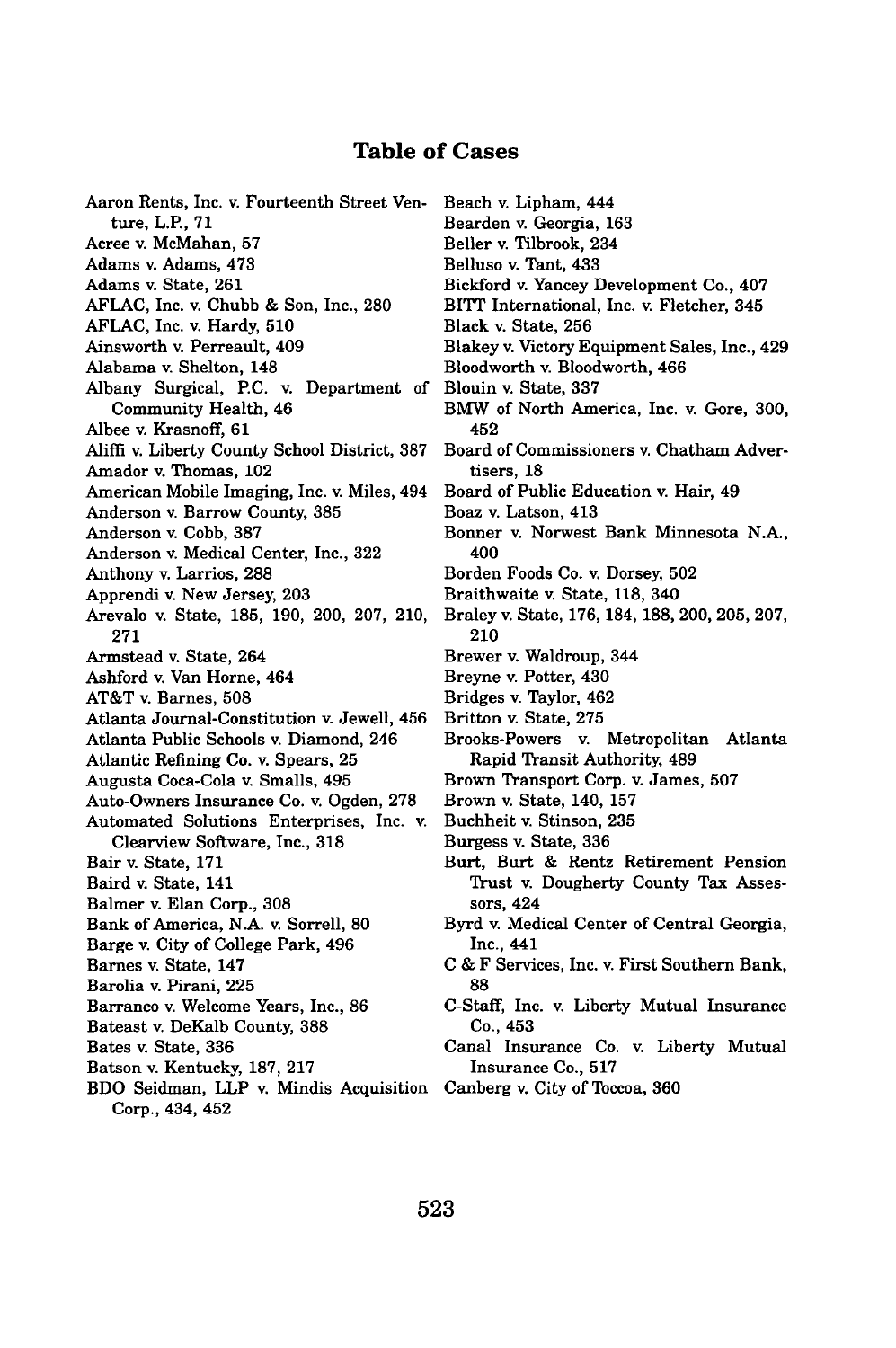| Cannon v. Wesley Plantation Apartments,     | Crolley v. State, 161                            |
|---------------------------------------------|--------------------------------------------------|
| 414                                         | Cross v. Stokes, 476                             |
| Canterbury Forest Ass'n v. Collins, 408     | Crumpler v. Henry County, 374                    |
| Carr v. Carr, 227, 252                      | CSX Transportation, Inc. v. Belcher, 440         |
| Carringer v. Rodgers, 433                   | D. W. Adcock, M.D., P.C. v. Adcock, 506          |
| Carter v. State, 115, 344                   | Daniels v. State, 158                            |
| Cherokee County v. Greater Atlanta Home-    | Daubert v. Merrell Dow Pharmaceuticals,          |
| builders Ass'n, 378, 416                    | Inc., 249, 259                                   |
| Chung-A-On v. Drury, 231                    | Decatur Auto Center v. Wachovia Bank,            |
| City Council of Augusta v. Mangelly, 30     | N.A., 426                                        |
| City of Atlanta v. Barnes, 358              | Decatur v. DeKalb County, 109                    |
| City of Atlanta v. Miller, 356              | Department of Community Health v. Freels,        |
| City of Atlanta v. Spence, 11               | 45                                               |
| City of Atlanta v. Sumlin, 504              | Department of Transportation v. Montgom-         |
| City of Buford v. Georgia Power Co., 48     | ery Tank Lines, Inc., 38, 458                    |
| City of Decatur v. DeKalb County, 19, 32,   | Department of Transportation v. Robinson,        |
| 357, 367, 382                               | 111                                              |
|                                             |                                                  |
| City of Forsyth v. Bell, 365                | Department of Transportation v. Watts, 36        |
| City of Gainesville v. Waters, 364          | Derbyshire v. United Builders Supplies,          |
| City of Newark v. New Jersey, 10            | Inc., 60                                         |
| City of Poulan v. Hodge, 500                | Deren v. State, 147                              |
| City of Roswell v. Eller Media Co., 361     | Dickey v. State, 162                             |
| City of Smyrna v. Adams, 353                | Direct General Insurance Co. v. Drawdy,          |
| City of Trenton v. New Jersey, 10           | 289                                              |
| City of Walnut Grove v. Questco, Ltd., 367  | Dodson v. Dean, 345                              |
| City of Winder v. McDougald, 363            | Dorsey v. Adams, 385                             |
| Clark v. Prison Health Services, Inc., 389  | Driskell v. Crisler, 460, 461                    |
| Cobb County School District v. Barker, 487  | Duke v. State, 129                               |
| Coker v. Deep South Surplus, Inc., 105, 490 | Duncan v. Moore, 464                             |
| Collier v. Merck, 250                       | Dyer v. State, 258                               |
| Colonial Insurance Co. v. Progressive Casu- | Earnest v. State, 205                            |
| alty Insurance Co., 288                     | Economic Exterminators of Savannah, Inc.         |
| Colonial Properties Realty Ltd. Partnership | v. Wheeler, 100                                  |
| v. Louder Construction Co., 92              | Eldridge v. Ireland, 230                         |
| Colormatch Exteriors, Inc. v. Hickey, 425,  | Ellington Co. v. City of Macon, 10               |
| 450                                         | Ellis v. Stanford, 346                           |
| Columbus-Muscogee County Consolidated       | Ellis v. Stokes, 22, 24, 27                      |
| Government v. CM Tax Equalization,          | Emilio v. State, 336                             |
| Inc., 384                                   | Enviromediation<br>Services,<br><b>LLC</b><br>v. |
| Commercial Casualty Insurance Co. of Geor-  | Boatwright, 98                                   |
| gia v. Maritime Trade Center Builders,      | Erickson v. Bartell Drug Co., 291                |
| 96                                          | Evans County Board of Commissioners v.           |
| Concerned Citizens v. Douglas County, 18    | Claxton Enterprise, 380                          |
| Conley v. Dawson, 366                       | Evans v. Just Open Government, 17                |
| Conley v. State, 264                        | Evans v. State, 253                              |
| Cook v. State, 162                          | F.S. Associates, Ltd. v. McMichael's Con-        |
| Corbin v. Regions Bank, 292                 | struction Co., 101                               |
| Cotton States Mutual Insurance Co. v.       | Fairfax MK, Inc. v. City of Clarkston, 26        |
| Brightman, 293                              | Farrie v. McCall, 449                            |
| Cowart v. Crown American Properties, 492    | Faulkner v. State, 128                           |
| Coweta County v. City of Senoia, 354        | Feinour v. Ricker Co., 95                        |
| Cox v. Barber, 43                           |                                                  |
|                                             |                                                  |
|                                             |                                                  |
|                                             |                                                  |

 $\sim$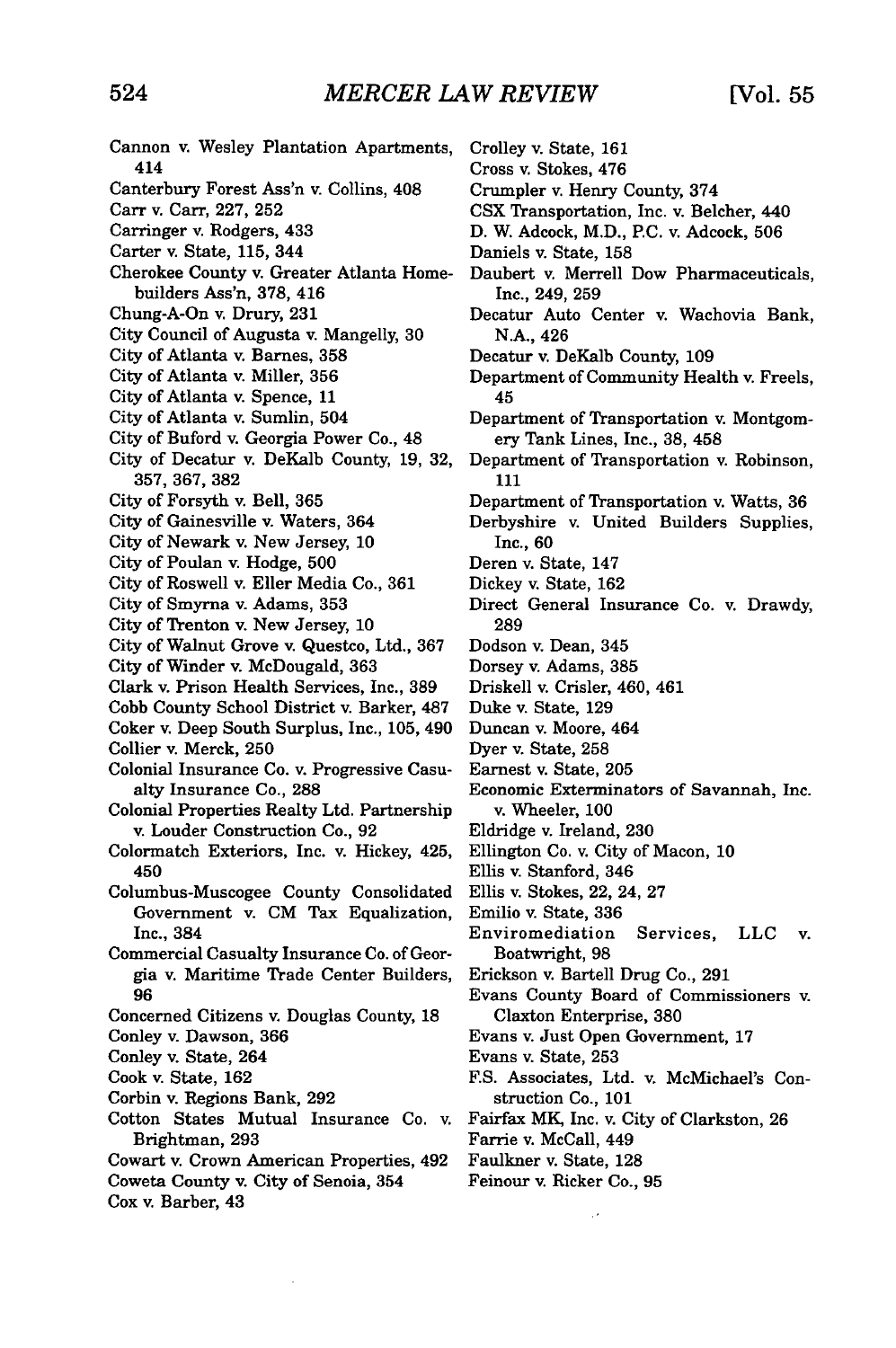Ferguson v. Composite State Board of Medical Examiners, 52 Fernandes v. Manugistics Atlanta, Inc., 315 First American Title Insurance Co. v. Broadstreet, 412 Fleming v. Zant, 209 Foskey v. Vidalia City School, 245 Foster v. State, 153 Fred S. James & Co. v. King, 491 Freeman v. Mobley, 462 Fulton County Board of Tax Assessors v. Butner, 423 Fulton County v. Congregation of Anshei Chesed, 377 Gale Industries, Inc. v. O'Hearn, 325 Garden Hills Civic Ass'n v. Metropolitan Atlanta Rapid Transit Authority, 371, 418 Gardner v. Gardner, 224 Garrett v. Department of Public Safety, 145 Gateway Bank & Trust v. Timms, 436 Georgia Department of Human Resources ("DHR") v. Sweat, 228 Georgia Oilmen's Ass'n v. Department of Revenue, 50 Goldston v. Bank of America Corp., 475 Grady County Board of Education v. Hickerson, 242, 373 Graham v. State, 150 Grant v. Douglas Women's Clinic, P.C., 446 Great Divide Insurance Co. v. Safeco Insurance Co., 286 Green v. Hundle, 457 Griffin v. Fowler, 349 Gulf States Underwriters, Inc. v. Bennett, 498 Gunnells v. Marshburn, 317 Guzman v. State, 339 Hallum v. Provident Life & Accident Insurance Co., 291 Hand v. Pettitt, 249 Handcrafted Furniture v. Black, 41 Hanne v. Mississippi Management, Inc., 306 Happoldt v. Ku'scher, 112, **388** Hardin v. Brookins, 241, 372 Harp v. Pryor, 465 Harris County Sheriff's Office v. Negrete, 496 Harris v. State, **197** Harrison v. State, 156 Hartwell Railroad Co. v. Barnes, 402 Head v. Brown, 346 Head v. CSX Transportation, Inc., 350 Head v. Ferrell, 206 Head v. Thomason, 206, 211, 213, 337 Heart of Texas Dodge, Inc. v. Star Coach, LLC, 93 Heath v. State, 338 Helmer v. State, 146 Henderson v. McVay, 462 Henderson v. Millner Developments, LLC, 108 Herndon v. Equitable Variable Life Insurance Co., 67, 289 Herring v. State, 187 Hinely v. State, 186, 193, 199, 211, 212, 262 Hines v. State, 262y Hinkley v. Building Material Merchants Ass'n, 491 Hodge v. Howes, 62 Holder v. Holder, 227 Holmes v. Traweek, 233 Home Builders Ass'n of Savannah, Inc. v. Chatham County, 377 Hopson v. Bank of North Georgia, 75 Horace Mann Insurance Corp. v. Mercer, 285, 443 Howard v. Brantley County, 86 Huguley v. State, 117 Hulett v. Sutherland, 231 Hunter v. Hunter, 460 Hunter v. Werner Co., 454 Imex International, Inc. v. Wires Engineering, 94 *In re* Allen, 335 *In re* Barnes, 333 *In re* Barrett, 332 *In re* Beall, 331 *In re* Broom, 330 *In re* Burrell, 330 *In re* Burton, 331 *In* re Clarke, 330 *In* re Craig, 333 *In re* Cunningham, 330 *In re* Dickson, 330 *In* re Drumheller, 332 *In* re Eastham, 331 *In* re Eaton, 331 *In* re Estate of Dasher, 470 *In* re Estate of Zeigler, 471 *In* re Goodman, 334 *In re* Inquiry Concerming a Judge, 343 *In re* J.M., 136 *In* re Jackel, 332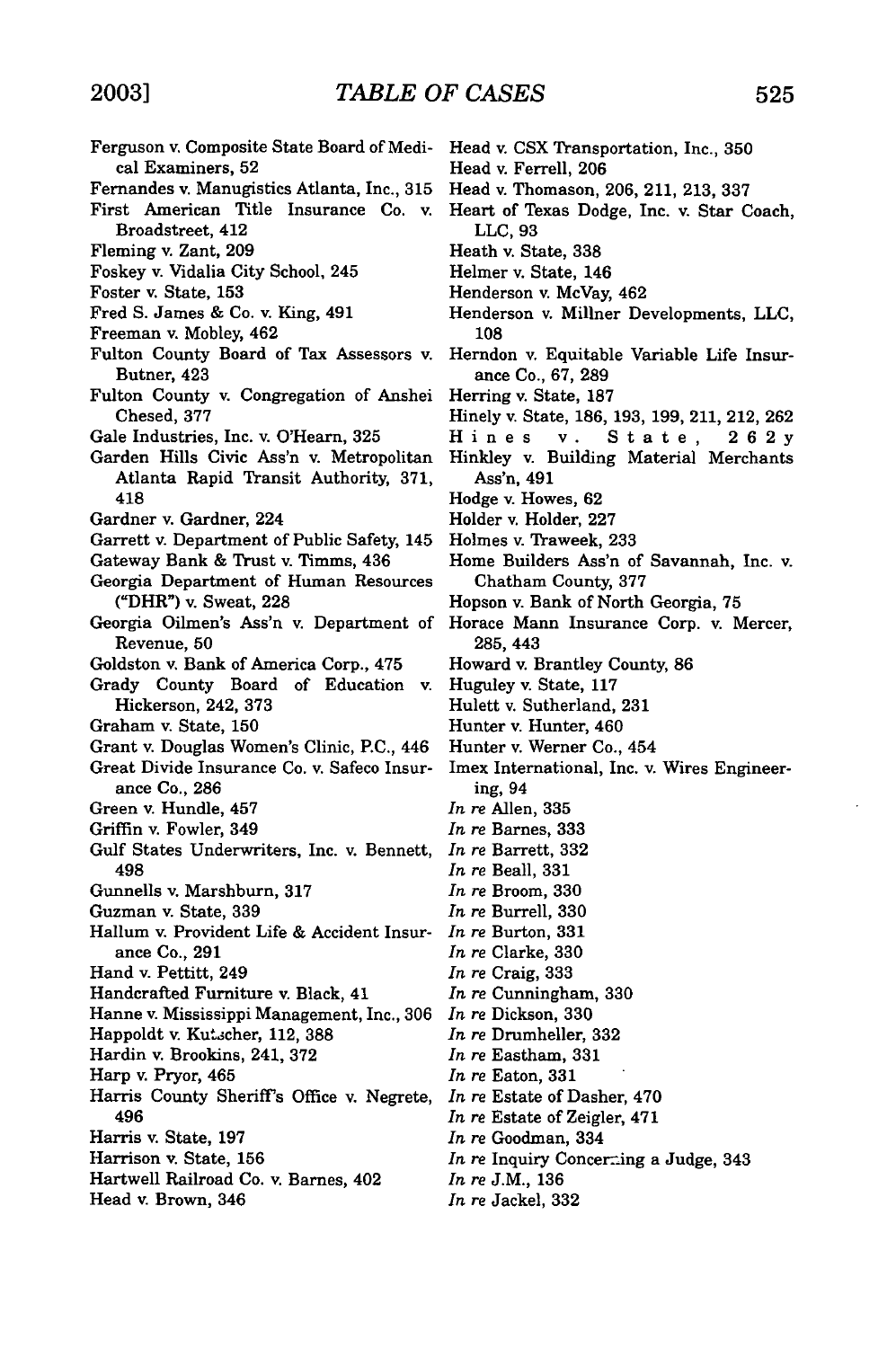*In re* Jones, 329 *In re* Lee, 335 *In re* Luquire, 331 *In re* Lyons, 461 *In re* McDaniel, 330 *In re* McFarland, 330 *In re* Nelson, 332 *In re* Quinlan, 331 *In re* Robbins, 333 *In re* Rutherford, 332 *In re* Shehane, 331 *In re* Singh, 334 *In re* Snead, 330 *In re* Strickland, 331 *In re* Toler, 333 *In re* Vaughn, 333 *In re* Wallace, 331 *In re* Wyatt, 332 International Maintenance Corp. v. Inland Paper Board & Packaging, Inc., 441, 513 Ivey v. State, 155 J.E.B. v. Alabama, 187 Jackson Electric Membership Corp. v. Smith, 99 Jackson v. Denno, 188 Jackson v. State, 350 Jennings v. Suggs, 25 Jered Industries, Inc. v. Pearson, 486 Jerry Dickerson Presents, Inc. v. Concert/Southern Chastain Promotions, 69 Johnson v. Publix Supermarkets, **501** Johnson v. State, 170, 171 Jones v. State, 258 Jones v. Wharton, 147 Karoly v. Kawasaki Motors Corp., U.S.A., 455 Keller v. State, 161 Kilgore v. State, 124 Kim v. Walls, 443 King v. City of Bainbridge, 369 King v. State, 121 Kingsley v. Florida Rock Industries, Inc., 392 Kitchens v. State, 145 Kohl v. Tirado, 273 Lake Arrowhead Property Owners Ass'n v. Dalton, 406 Lake v. Atlanta Landmarks, Inc., 431 Lawler v. State, 179, 183, 191, 201, 208 Leary v. State, 259 Leone Hall Price Foundation v. Baker, 468

Lifestyle Family, L.P. v. Lawyers Title Insurance Corp., 410 Lighten v. State, 269 Littlejohn v. State, **161** Lively v. Southern Heritage Insurance Co., 281 Long v. Reeves Southeastern Corp., 87 Lopez v. State, 139 Lynn v. State, **151** Lyons v. State, 122 M. Wayne Robinson Builder-Developer, Inc. v. City of Rome, 368 Macon Ass'n for Retarded Citizens v. Macon-Bibb County Planning & Zoning Commission, 17, 20 Manning v. State, 149 Massey v. State, 190 Mathis v. Cannon, 455 Mauldin v. Wal-Mart Stores, Inc., 291 May v. Crane Bros., 434 Mayor & Aldermen of Savannah v. Stevens, 496 Mayor of Savannah v. Collins, 16 McAdams v. State, 144 McCorkle v. Department of Transportation, 255 McMahon v. State, 113 Meeks v. City of Buford, 371 Meredith v. Atlanta Intermodal Rail Services, 510 Metropolitan Atlanta Rapid Transit Authority v. Ledbetter, 500 Metropolitan Deluxe, Inc. v. Bradsher, 450 Mika v. State, 252 Milby v. State, 131 Miller v. State, 204 Miller-El v. Cockrell, 217 Milliken & Co. v. Poythress, 484 Monroe v. Taylor, 233 Moody v. State, 346 Moon v. Terrell County, 309 Moore & Moore Plumbing, Inc. v. Tri-South Contractors, Inc., 106 Moresi v. Evans, 262 Morgan v. Guaranty National Cos., 288 Morris v. State, 251 Morrison v. Cobb County Board of Tax Assessors, 422 Morrow v. State, 178, 275 Mull v. Aetna Casualty & Surety Co., 491 Mustaqeem-Graydon v. SunTrust Bank, 76 Myers v. State, 268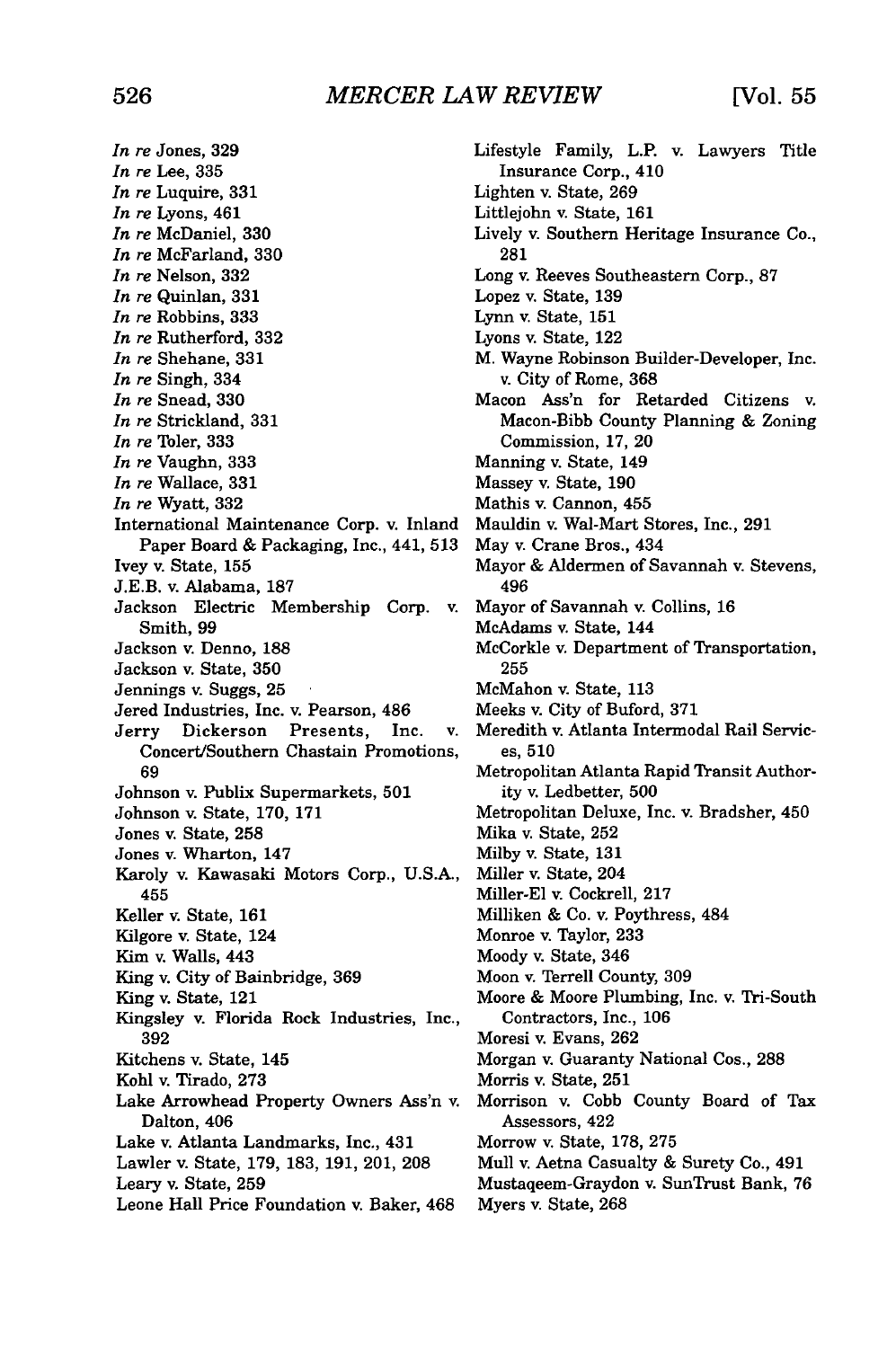- Nash v. Allstate Insurance Co., 452 National Fire Insurance Co. v. Edwards, 502 Naylor v. State, 152 Nelson v. Hall, 336 Next Century Communications Corp. v. Ellis, 64 Nicholson v. Windham, 319 Norris v. Henry County, 374 Northeast Georgia Health System, Inc. v. Danner, 504 Northside Equities, Inc. v. Hulsey, 428 Ontario Sewing Machine Co. v. Smith, 453 Orkin Exterminating Co. v. Carder, 259, 435 P.F. Moon & Co. v. Payne, 519 Page v. Braddy, 428 Page v. CFJ Properties, 323 Parker v. Crider Poultry, Inc., 312 Parks v. Hyundai Motor America, Inc., 431 Patel v. Patel, 225 Patterson v. Powell, 408 Patton v. Turnage, 348 Pearce v. Pearce, 227 Pearson v. County of Tift, 16 Penland v. State, 276 Peruzzi v. State, 134 Phillips Correctional Institute v. Yarbrough, 513 Phillips, Inc. v. Historic Properties of America, LLC, 103 Phillips v. State, 265, 336 Piedmont Hospital, Inc. v. Palladino, 320, 432 Pilzer v. Virginia Life Insurance Reciprocal, 446 Pitts v. City of Rome, 355, 511 Pitts v. State, 247, 254 Pomerantz v. Atlanta Dermatology & Surgery, P.A., 445 Ponder v. Ponder, 403 Powell v. Amin, 443 Powell v. City of Snellville, 370 Powell v. State, 136 Prather v. State, **138** Pregler v. C&Z, Inc., 327 Preuss v. Stokes-Preuss, 463 Printis v. Bankers Life Insurance Co., 290 Printpack, Inc. v. Crocker, 500 Professional Standards Commission v. Smith, 40 Prophecy Corp. v. Charles Rossignol, Inc., 440 3
- Progressive Data Systems, Inc. v. Jefferson Randolph Corp., 457
- Puplampu v. State, 165 Putnam v. State, 254 Quadron Software International Corp. v. Plotseneder, 310 Rabun County v. Georgia Transmission Corp., 375 Rainey v. 1600 Peachtree, LLC, 431 Ramirez v. State, 179, 210 Ramsbottom Co. v. Bass/Zebulon Roads Neighborhood Ass'n, 6 Randolph County v. Settles Bros., 383 Rasch v. State, 66 Ray v. Smith, 431 Rebich v. Miles, 52 Republican Party v. White, 347 Reynolds v. McKenzie-Perry Homes, Inc., 104 Rice v. Lightmas, 349 Rich v. State, 5 Richards v. Wadsworth, 460, 461 Ridley v. Monroe, 493 Riggins v. Nevada, 219 Robinson v. State, **152** Rock v. Head, 390 Rodriguez v. Miranda, 315 Rodriguez v. State, 142 Rodriguez v. Vision Correction Group, Inc., 307 Rogers v. State, 160, 209 Sailors v. Board of Education, 8 Sailors v. Kent County Board of Education, Salhab v. Tift Heart Center, P.C., 314 Sallie v. State, 175, 184, 189, 202, 208 Satilla Community Service Board v. Satilla Health Services, Inc., 487 Sattazahn v. Pennsylvania, **215** Save the Bay Committee v. Mayor & Council of Savannah, 24 Schrenko v. DeKalb County School District, 243 Scott Brothers v. Warren, 60 Scott v. Scott, 226 Seabolt v. Beaulieu of America, 483 Sell v. United States, 219 Shabazz v. State, 337 Shelton v. State, 159
- 
- Shirley v. State, 137
- Shiver v. State, 336
- Sims v. Heath, 472